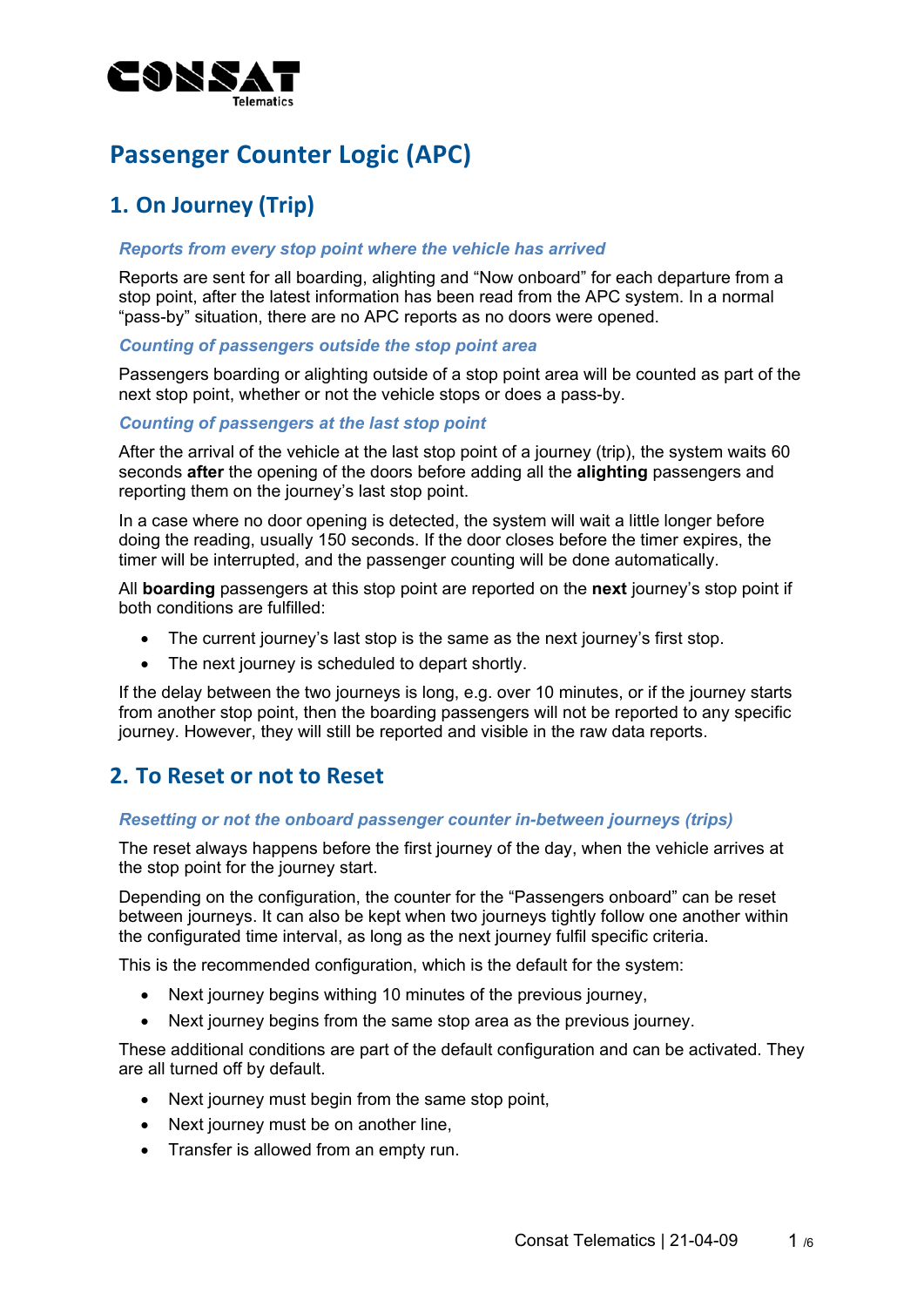

It is also possible to control the resetting of the passenger counter via traffic data, e.g. by specifying that a certain line should never reset between journeys.

Note: If the passenger count on a journey is flagged as "unsure" (see chapter 3), then the transfer of passengers between journeys is not allowed. In these cases, there is always a reset of the passenger count between journeys.

Note: Resetting the onboard counter between journeys means that passengers still onboard from a previous journey will not be counted in the next journey. This means that the total of alighting might exceed the total of boarding for this journey.

If there is a long time between the journeys (default is over 10 minutes), an additional reset will happen when the vehicle arrives to the first stop point of the next journey, before its start. Note that if the doors are already open, the vehicle is at the right stop point and there is 10 minutes left before planned departure, then there is no additional reset. The reason is that other types of transportation could have happened between the planned journeys, and even that the driver might have alighted and boarded the vehicle a few times between the journeys.

#### *Other parameters affecting carry-over*

It is also possible to set a parameter for when journeys have the same line number – so that no carry over will be made.

Another parameter is to allow carry-over if the first journey's end point and next journey's start point are:

- the same stop point,
- in the same stop area, or
- different.

## **3. Counting of Passengers**

#### *Counting of boarding and alighting between journeys (trips)*

Boarding and alighting between journeys are not associated to any journey. They are reported at the next door closing. This applies until the vehicle has positioned itself at the first stop point before the next journey, if it departs within 10 minutes (configurable).

Whenever the vehicle leaves the first stop of a journey, an additional historical search is performed where we look for any passenger count flagged as "not on journey", which might have happened nearby a stop point. We make a control of all the counts found within 30 minutes of the journey start and within a radius of 250 meter. If the total numbers of boarding is larger than the total number of alighting, we sum these counts together and attached them to the APC report for the first stop point.

When the vehicle is at a stop point for the next journey, the passenger counting sensors are read every 30 seconds to avoid any possible error due to an unexpected power failure or reset.

(The sensors can be reset if the voltage drops or if the bus has been switched off and restarted, leading to the boarding/alighting numbers since the last reading to not be counted. This is due to the sensors doing a reading only every 30 seconds as some counting systems are not counting optimally during the reading.)

#### *Counting during dead runs*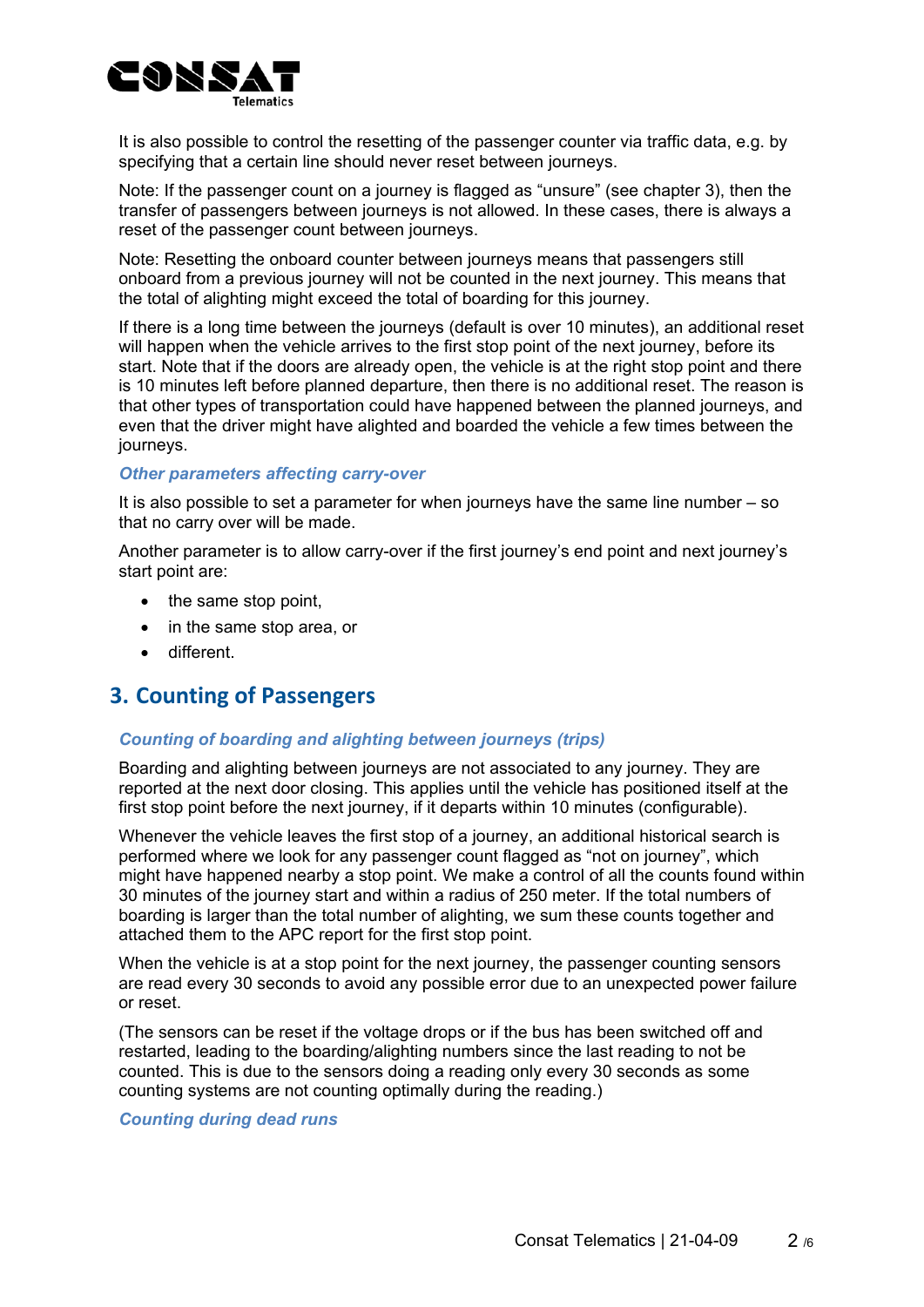

Dead runs, or empty runs, are treated exactly the same as if the vehicle was not assigned or was in-between journeys, with a long delay until the next journey. All door closing on a dead run are shown in the APC reports as being unaffiliated to any journey.

#### *Counting marked as unsure*

If any of the following errors have been active during a journey, the counting for this journey will be marked as unsure.

- APC sensor fault
- GPS error
- Door signal error
- Odometer error

To ensure that the counter values are associated to the right stop point, it is required for the sensors to be functional, which requires that the GPS, door signals and odometer signals are all working. If any of them is faulty, the link between the counting and the journey will be unsure, which is indicated in the vehicle's reports.

If a journey has been flagged as unsure, no transfer of counts if allowed for passengers "left onboard".

## **4. APC in Real-Time Plugins**

If a vehicle has problem with the APC sensors, it will be marked as "Invalid" in the plugins and reports in TrafficStudio.

In the example below, the sensor/sensors do not communicate:

| Passengers                                        | Stop          | Passengers data                                                                                    |          | Distance System time Sequence number Event |                         |
|---------------------------------------------------|---------------|----------------------------------------------------------------------------------------------------|----------|--------------------------------------------|-------------------------|
| <b>A</b> Invalid <b>A</b> 0 <b>A</b> 0 <b>M</b> 0 | <b>Benken</b> | Invalid, Error: Uncertain total (Apc error), No Communication, Report Trigger: JourneyStopDepature | 07:04:08 |                                            | 26910 Passenger Counter |

Even if the sensors start communicating later during the journey, all APC reports on that specific journey will be marked as "Invalid" since we cannot be sure of the reliability of the total numbers for that journey, given that some data might be missing.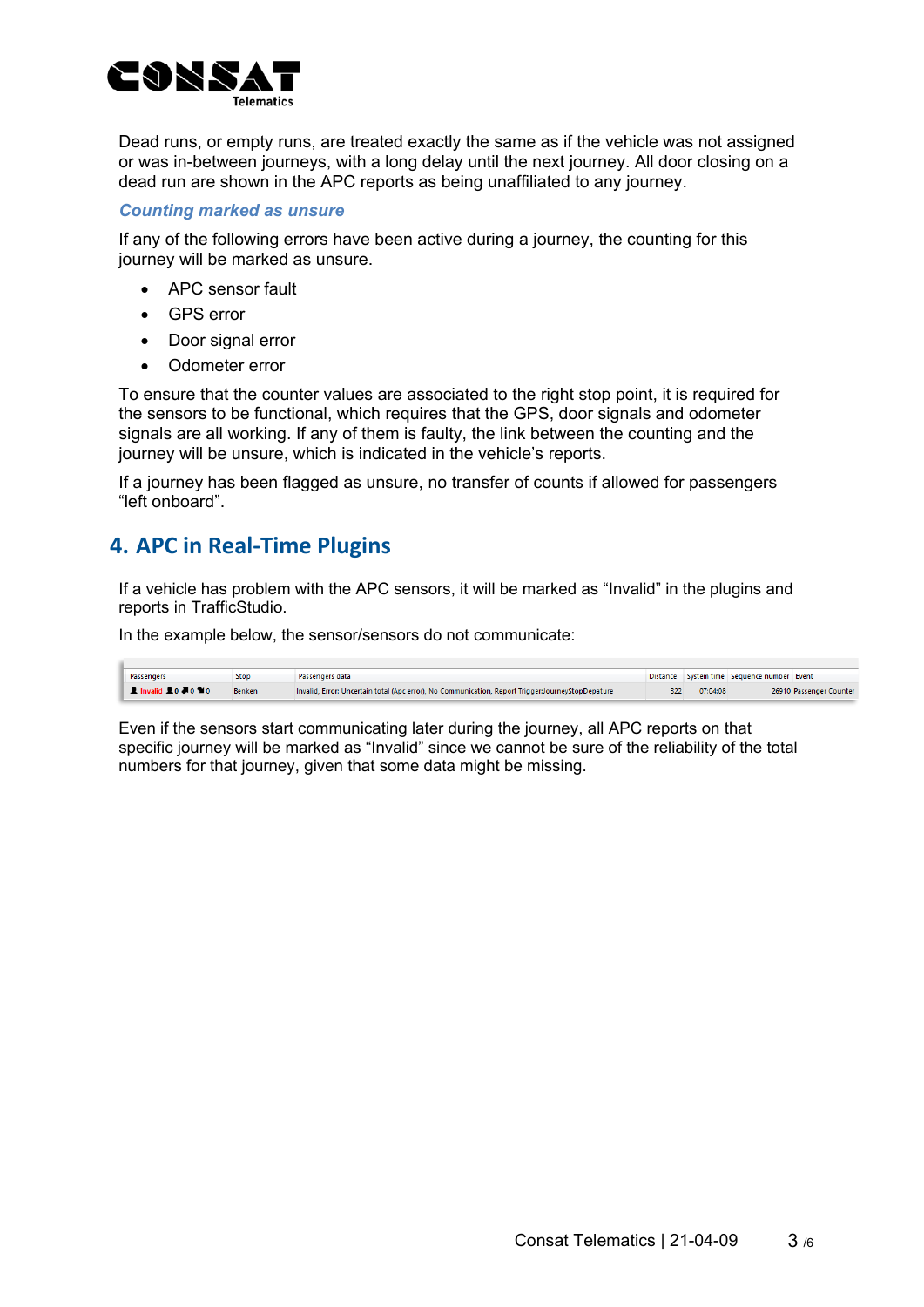

 $\sim$ 

# **5. APC in Statistic Reports**

Every night, the system runs a daily script to gather the statistical data for the APC reports.

The only APC report which does not require this process, and which can be run on the same day (i.e. today), is "*Vehicle Raw Data*".

This means that for the APC reports *Lines, Routes, Journey* and *Vehicle,* it is only possible to see statistics from yesterday and earlier.

The *Vehicle Raw Data* report is updated in real-time and shows the APC reports as soon as they are reported from the vehicle.

Do remember that if a vehicle has communication problems, the reports will be uploaded when communication is established again, and the missing data is uploaded (mlog).

Below is an example of how carry-over is visible in the **Line** Report:

| Vehicle    | Date       | Line           |     | Journey Destination              | Journey start    | Already Onboard Total Boarding Total Alighting Left Onboard Difference Validity Validity |    |    |        |          |       |  |
|------------|------------|----------------|-----|----------------------------------|------------------|------------------------------------------------------------------------------------------|----|----|--------|----------|-------|--|
| 3390123060 | 2020-03-03 | A26            | 41  | Sørlandssenteret Dyreparken-IKEA | 2020-03-03 06:21 |                                                                                          |    |    |        | 0        | Valid |  |
| 3390123060 | 2020-03-03 | M <sub>4</sub> |     | 52 Hellemyr                      | 2020-03-03 07:14 | $\sim$                                                                                   | 56 | 57 | $\sim$ | -1       | Valid |  |
| 3390123060 | 2020-03-03 | M <sub>4</sub> | 91  | Tømmerstø                        | 2020-03-03 07:56 |                                                                                          | 15 |    |        | 0        | Valid |  |
| 3390123060 | 2020-03-03 | 19             | 161 | Gimlekollen                      | 2020-03-03 11:47 |                                                                                          | 29 |    |        | $\Omega$ | Valid |  |
| 3390123060 | 2020-03-03 | 19             | 182 | Suldalen                         | 2020-03-03 12:18 |                                                                                          |    |    |        |          | Valid |  |
|            |            |                |     |                                  |                  |                                                                                          |    |    |        |          |       |  |

The next image comes from the **Line** Report and shows a few examples where APC data has been marked invalid for some journeys.

| $\bigcirc$ $\boxplus$ | Include invalid data                               |                                                                                                        |         |                                  |                          |          |                |              |           |
|-----------------------|----------------------------------------------------|--------------------------------------------------------------------------------------------------------|---------|----------------------------------|--------------------------|----------|----------------|--------------|-----------|
|                       | Include vehicles w/o counters                      |                                                                                                        |         |                                  |                          |          |                |              |           |
| Time                  | Line                                               | Route                                                                                                  | Journey | <b>Destination</b>               | <b>Already Onboard</b>   | Boarding | Alighting      | Left Onb ard | Validity  |
|                       | 2020-03-03 19:38:00 40 Boreal Kristiansand 3951040 | Kristiansand rutebilstasjon -> Årosskogen, 32                                                          |         | 521 Tangvall-Årosskogen o/Høllen |                          |          |                |              | - Invalid |
|                       | 2020-03-03 19:50:00 200 Sørlandsruta 1070200       | Mandal sentrum -> Kristiansand rutebilstasjon, 43                                                      |         | 332 Kristiansand                 |                          | ٩        |                |              | - Invalid |
|                       | 2020-03-03 20:17:00 40 Boreal Kristiansand 3951040 | Årosskogen -> Kristiansand rutebilstasjon, 31                                                          |         | 522 Kristiansand                 | ۰                        | $\Omega$ | $\mathbf{0}$   |              | - Invalid |
|                       | 2020-03-03 20:25:00 260 Sørlandsruta Vest 3930260  | Sira Prestmoen -> Flekkefjord rutebilstasjon, 24                                                       |         | 142 Flekkefjord                  | $\blacksquare$           | $\Omega$ | $\Omega$       |              | - Invalid |
|                       | 2020-03-03 21:08:00 40 Boreal Kristiansand 3951040 | Kristiansand rutebilstasjon -> Årosskogen, 32                                                          |         | 551 Tangvall-Årosskogen o/Høllen |                          |          | 19             |              | - Invalid |
|                       | 2020-03-03 21:15:00 200 Sørlandsruta 1070200       | Kristiansand rutebilstasjon -> Mandal sentrum, 44                                                      |         | 361 Mandal - Farsund             | ٠                        |          | $\Omega$       |              | - Invalid |
|                       | 2020-03-03 21:47:00 40 Boreal Kristiansand 3951040 | Årosskogen -> Kristiansand rutebilstasjon, 31                                                          |         | 552 Kristiansand                 | ٠                        |          | $\overline{2}$ |              | - Invalid |
|                       |                                                    | 2020-03-03 22:38:00 40 Boreal Kristiansand 3951040 Kristiansand rutebilstasjon -> Årosskogen, 32       |         | 581 Tangvall-Årosskogen o/Høllen |                          |          |                |              | - Invalid |
|                       |                                                    | 2020-03-03 23:17:00 40 Boreal Kristiansand 3951040   Årosskogen -> Kristiansand rutebilstasjon, 31     |         | 582 Kristiansand                 | $\overline{\phantom{a}}$ |          | $\overline{2}$ |              | - Invalid |
|                       |                                                    | 2020-03-04 00:08:00 40 Boreal Kristiansand 3951040 Kristiansand rutebilstasjon -> Årosskogen, 32       |         | 611 Tangvall-Årosskogen o/Høllen |                          |          |                |              | - Invalid |
|                       |                                                    | 2020-03-03 04:30:00 FLY Boreal Kristiansand 3958001 Kristiansand rutebilstasjon -> Kjevik lufthavn, 31 | 1011    | <b>Flybuss Kjevik</b>            | $\overline{\phantom{a}}$ |          |                |              | - Valid   |
|                       |                                                    | 2020-03-03 05:00:00 35 Boreal Kristiansand 3951035 Kristiansand rutebilstasjon -> Brattvoll platå, 47  |         | 41 Kievik - Brattvollsheia       |                          |          |                |              | Valid     |
|                       | 2020-03-03 05:00:00 100 Setesdal Bilruter 3910100  | Arendal bussterminal -> Kristiansand rutebilstasjon, 50                                                |         | 11 Kristiansand                  | ٠                        | 24       | 24             |              | - Valid   |
|                       |                                                    | 2020-03-03 05:16:00 M2 Boreal Kristiansand 3953002 Sørlandssenteret øst -> Møvig/Skonnertveien, 54     |         | 10 Voiebyen                      | ۰                        | 12       | 12             |              | - Valid   |
|                       |                                                    |                                                                                                        |         |                                  |                          |          |                |              |           |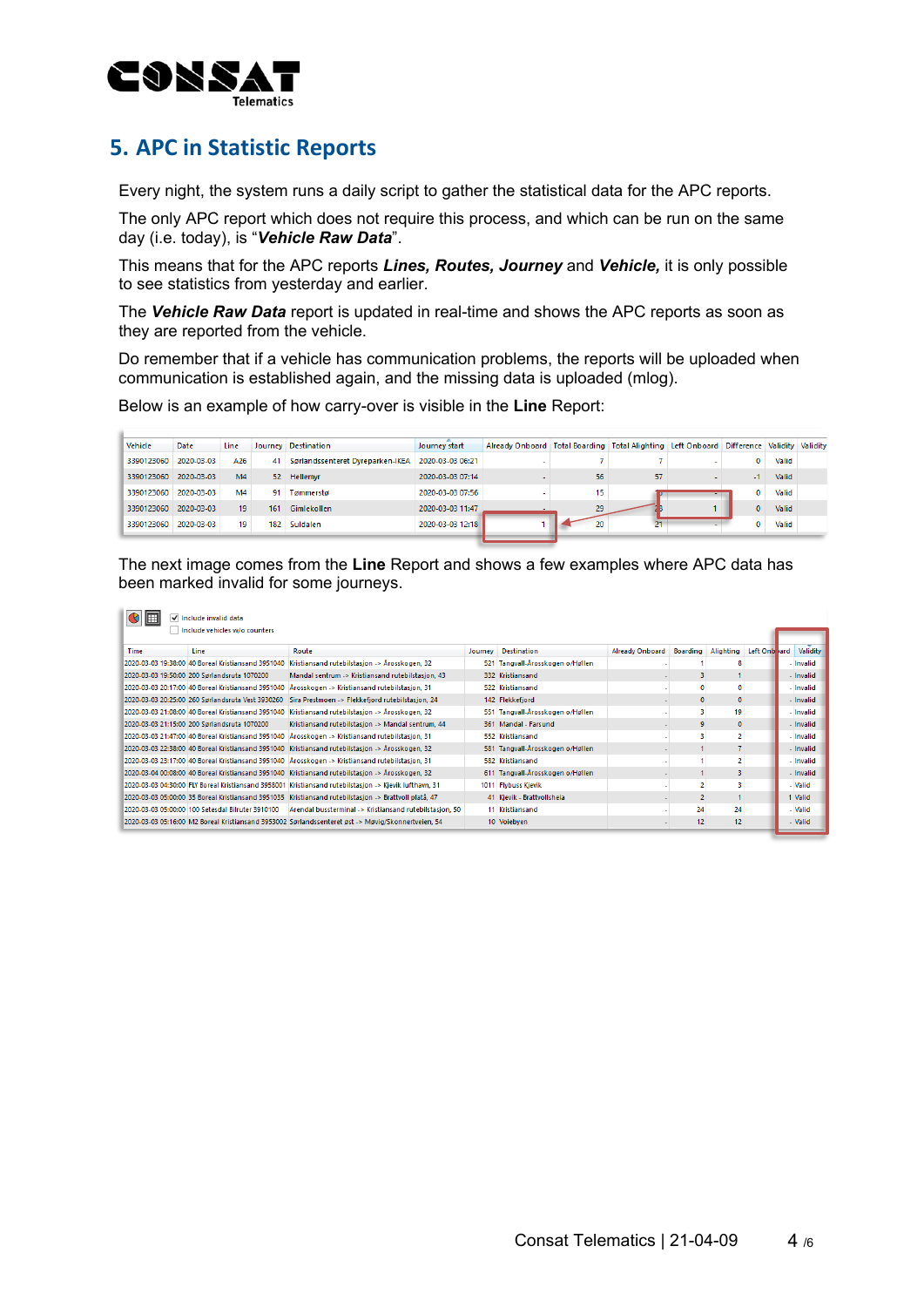

In the **Journey** Report, it is possible to see the validity from each stop as well as the reason for the invalidity.

| 僵                   | Vadmyra (12012236) |                                 | √ Include invalid data<br>$\omega$ |          |             |         |                  |                                     |
|---------------------|--------------------|---------------------------------|------------------------------------|----------|-------------|---------|------------------|-------------------------------------|
|                     |                    | Lønborglien snuplass (12011164) | Include vehicles w/o counters      |          |             |         |                  |                                     |
| Time                | Journey            | Destination                     | <b>Stop Point</b>                  | Boarding | Alighting   | Onboard | Validity         | Validity description                |
| 2020-03-21 08:05:00 |                    | 6441 Lønborglien                | Vadmyra (12012236)                 | 1        | 0           |         | 1 Valid          |                                     |
| 2020-03-21 08:07:00 |                    | 6441 Lønborglien                | Vestre Vadmyra (12012235)          | з        | $\mathbf 0$ |         | 4 Valid          |                                     |
| 2020-03-21 08:08:00 |                    | 6441 Lønborglien                | Lyngfaret (12012233)               | 2        | 0           |         | 6 Valid          |                                     |
| 2020-03-21 08:10:00 |                    | 6441 Lønborglien                | Loddefjord terminal A (12012210)   | 2        | 0           |         | 8 Valid          |                                     |
| 2020-03-21 08:11:00 |                    | 6441 Lønborglien                | Biørndalsbakken (12012221)         | ۰        | ۰           |         | 8 Pass by: Valid |                                     |
| 2020-03-21 08:12:00 |                    | 6441 Lønborglien                | Tennebekk (12012229)               | ٠        | ÷           |         | 8 Pass by: Valid |                                     |
| 2020-03-21 08:15:00 |                    | 6441 Lønborglien                | Lyngbø Rv. 555 (12012199)          | ٠        | ٠           |         | 8 Pass by: Valid |                                     |
| 2020-03-21 08:21:00 |                    | 6441 Lønborglien                | Møhlenpris (12011099)              |          | ٠           |         | 8 Pass by: Valid |                                     |
| 2020-03-21 08:22:00 |                    | 6441 Lønborglien                | Festplassen J (12011086)           | 0        | 5           |         | 3 Valid          |                                     |
| 2020-03-21 08:24:00 |                    | 6441 Lønborglien                | Torget N (12010148)                | 0        | 1           |         | 2 Valid          |                                     |
| 2020-03-21 08:25:00 |                    | 6441 Lønborglien                | Bryggen A (12010122)               | 0        | 1           |         | 1 Valid          |                                     |
| 2020-03-21 08:26:00 |                    | 6441 Lønborglien                | Bontelabo (12010126)               |          | ٠           |         | 1 Pass by: Valid |                                     |
| 2020-03-21 08:27:00 |                    | 6441 Lønborglien                | Skutevikstorget (12011106)         |          | ٠           |         | 1 Pass by: Valid |                                     |
| 2020-03-21 08:28:00 |                    | 6441 Lønborglien                | Sandvikstorget (12011110)          | ۰        | ٠           |         | 1 Pass by: Valid |                                     |
| 2020-03-21 08:29:00 |                    | 6441 Lønborglien                | Ludebryggen (12011112)             |          | ۰           |         | 1 Pass by: Valid |                                     |
| 2020-03-21 08:31:00 |                    | 6441 Lønborglien                | Gamle Bergen (12011102)            |          | ٠           |         | 1 Pass by: Valid |                                     |
| 2020-03-21 08:32:00 |                    | 6441 Lønborglien                | Handelshøyskolen (12011104)        | 0        | 0           |         | 1 Invalid        | <b>No Communication</b>             |
| 2020-03-21 08:33:00 |                    | 6441 Lønborglien                | Solbakken (12011150)               | 0        | 0           |         | 1 Invalid        | <b>No Communication</b>             |
| 2020-03-21 08:34:00 |                    | 6441 Lønborglien                | Eikeviken (12011152)               |          | ۰           |         |                  | 1 Pass by: Invalid No Communication |
| 2020-03-21 08:35:00 |                    | 6441 Lønborglien                | Hellebakken (12011154)             | ۰        | ٠           |         |                  | 1 Pass by: Invalid No Communication |
| 2020-03-21 08:35:00 |                    | 6441 Lønborglien                | Brunestykket (12011156)            |          | ۰           |         |                  | 1 Pass by: Invalid No Communication |
| 2020-03-21 08:36:00 |                    | 6441 Lønborglien                | Lønborg (12011158)                 |          | ÷           |         |                  | 1 Pass by: Invalid No Communication |
| 2020-03-21 08:37:00 |                    | 6441 Lønborglien                | Hellemyren (12011160)              | ٠        | ٠           |         |                  | 1 Pass by: Invalid No Communication |
| 2020-03-21 08:38:00 |                    | 6441 Lønborglien                | Lønborglien (12011162)             |          |             |         |                  | 1 Pass by: Invalid No Communication |
| 2020-03-21 08:39:00 |                    | 6441 Lønborglien                | Lønborglien snuplass (12011164)    | 0        | 1           |         | 0 Invalid        | No Communication                    |

*"Pass by"* means that the vehicle did not stop at the actual stop point, but that it drove by, i.e. passed by.